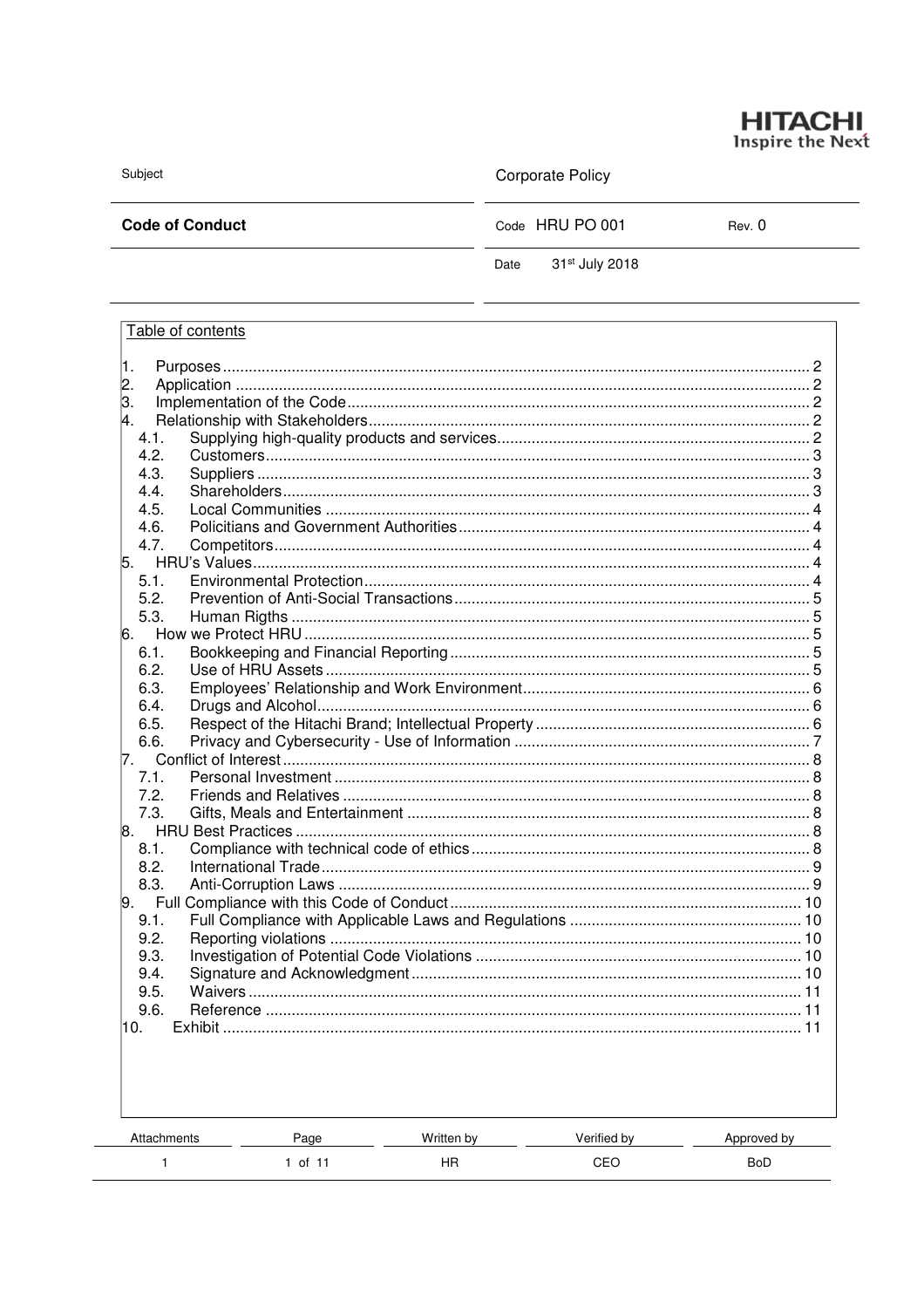The Hitachi Group has adopted a Code of Conduct that applies to Hitachi, Ltd, Hitachi Rail Italy S.p.A. and to all its branches and consolidated subsidiaries. Each subsidiaries of the Hitachi Group has the authority to independently implement its own Code of Conduct by incorporating the Hitachi Group's Code of Conduct with such specification or integration that may be necessary based on the specific country, region or area of business, and applicable laws that may apply. Nonetheless the company's individual Code of Conduct must explicitly specify that it has been prepared on the basis or by making reference to the Code of Conduct of the Hitachi Group.

### **1. Purposes**

This Code of Conduct (this "Code") sets forth the standards of behavior that the Hitachi Group promotes amongst all its companies in conducting their day to day business operations worldwide. This Code, the referenced policies and such other internal policies that we may adopt from time to time aim to provide the guidelines that each director, officer and employee at any level shall abide by. This Code cannot address all situations that an employee may face in the day to day business activities. However, HRU believes that this Code gives each employee the tools to properly address any issue that each employee may encounter. This Code will also provide information on how to report and escalate any violation of the Code itself or to address any concern that the employees may have regarding this Code or any other related compliance matter in a proper way.

# **2. Application**

This Code is immediately effective and applies to Hitachi Rail USA, Inc. (hereinafter also referred to as "HRU"), and to all of HRU's members of the Board of Directors, officers, and employees. HRU expects that HRU suppliers, agents and customers shall also abide by this Code when dealing with HRU.

### **3. Implementation of the Code**

This Code as well as any other HRU policy will be adopted by resolution of the Board of Directors of HRU (the "Board"). The Board further will empower the Chief Executive Officer of HRU ("CEO") to select and hire a Compliance Manager of HRU ("CM"), in accordance with HRU internal rules and regulations, who will be assigned such compliance duties and responsibilities as the Board may deem proper and consistent with HRU policies and procedures, in cooperation and coordination with the Compliance Committee of HRU. HRU endeavors to ensure that all HRU activities will be carried out according to our standards of behavior and in compliance with applicable laws and regulations, in line with the inspirational concept "Principles and ethics".

### **4. Relationship with Stakeholders**

### **4.1. Supplying high-quality products and services.**

In our relationship with our customers, we are committed to:

- Meet the needs and specifications of our customers and to foster their pride and confidence in HRU. To this end, we engage in business operations worldwide in compliance with the applicable laws and with the highest quality, safety and environmental standards to ensure the excellence of our products and services.
- Address promptly any claim made by our customers with regard to the quality of HRU products and services. We ensure that any claim will be properly investigated in order to take the appropriate action and to prevent that similar incidents could occur in the future.
- Periodically implement, manage and improve HRU quality control systems in an effort to provide products and services of excellence.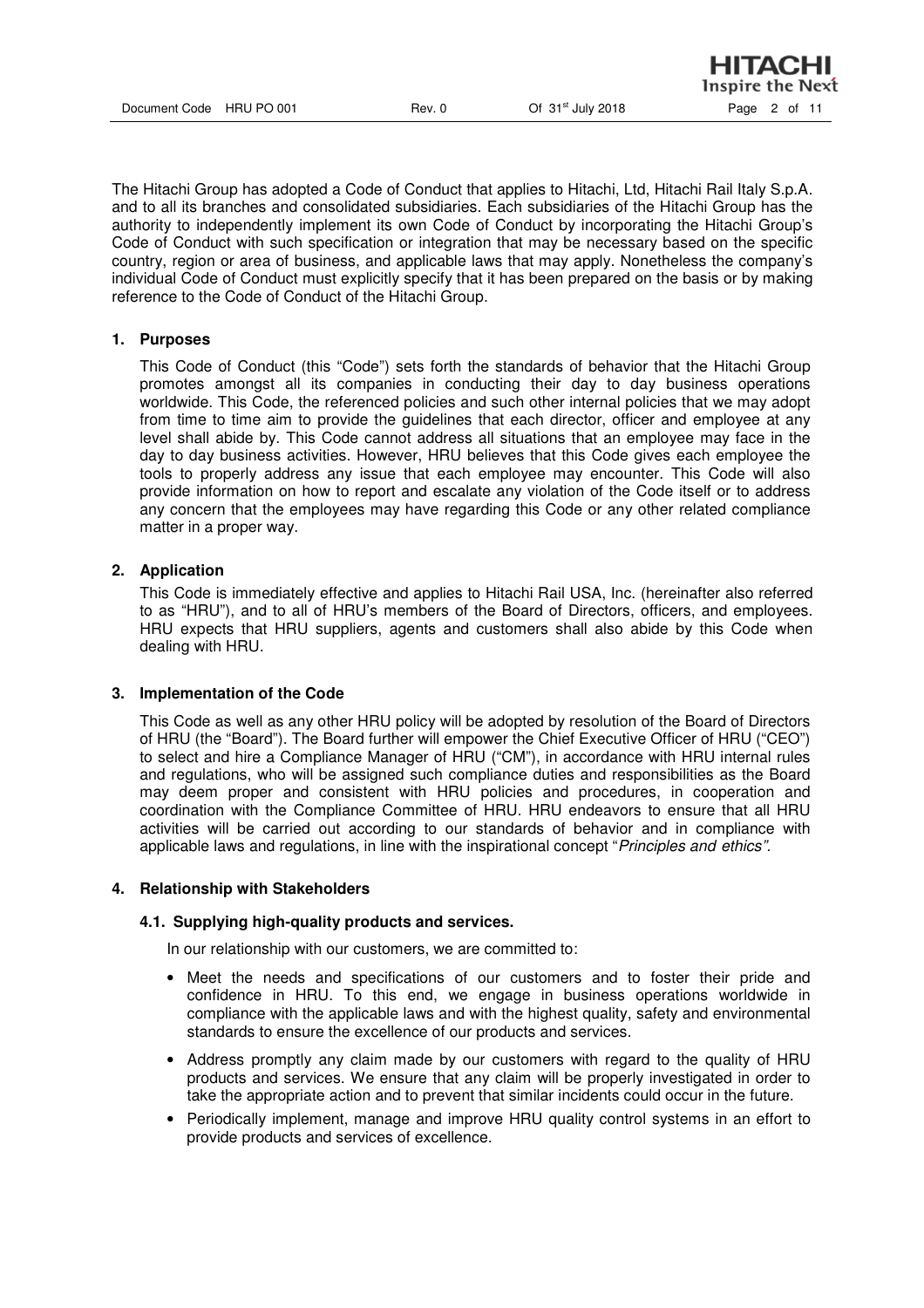НІТАСНІ

#### **4.2. Customers**

 At any stages of the sale process, HRU implements best practices to ensure the highest customers satisfaction. To this end, we are committed to:

- Comply worldwide with the anti-trust laws and take steps that prevent HRU from committing any violations. HRU conducts business with integrity, fostering freedom and transparency of competition.
- Promote among our sales force high principles of integrity and respect for customers avoiding any type of conduct that will be misleading or pressuring.
- Avoid unlawful and unfair trade practices.
- Implement marketing, advertising and promotional activities of HRU products and services which are in compliance with the laws. Dealing with the community and social media in a manner consistent with our highest ethical standards.
- Comply with the applicable privacy laws in the collection, treatment, use and disclosure of information collected by employees, customers, suppliers and any other third party dealing with HRU, and ensure the confidentiality of all such information.
- When negotiating contracts, carefully assess the risk and the costs associated with complying with HRU policies and practices, and consult with legal experts if deemed necessary.

#### **4.3. Suppliers**

- We strive to ensure an excellent level of cooperation with entrusted suppliers, encouraging long-term working relationships, developing an excellent network of international suppliers and preserving the spirit of free market competition.
- We select our suppliers based on HRU's internal procedures and evaluation process, appropriately and objectively. We take into account their quality, reliability, delivery terms, prices, management stability and technological development skills and also we evaluate the way in which they fulfil their social responsibilities, including but not limited to the transparency of information disclosure, the compliance with rules and regulation, the respect for human rights, their anti-discrimination and no child and forced labor policies and practices, the undertaking of activities to safeguard the environment and support the society, the preservation of a safe and sustainable work environment. It is very important to us that our business partners, as well as our suppliers, share our core values and conduct their business in a way that is consistent with our best practices and the highest standards that we promote and encourage.
- HRU does not and will not accept any personal payment offered by suppliers in connection with our business relationships.
- All agreements with our suppliers must be in writing and shall comply with market standards and practices. HRU will be committed to negotiate such provisions that will ensure that suppliers act in accordance with the Supplier Code of Conduct.
- Procedure to select our suppliers shall be fair and compliant with HRU internal policies and procedures.

#### **4.4. Shareholders**

- We intend to enhance the dialogue with our shareholders in order to gain such information, recommendations and advice as appropriate to improve our performance, products and services. In the dialogue with our shareholders we communicate with honesty and transparency and we will promptly address any concerns that the shareholders may raise in connection with our business, financial or compliance conduct.
- When an incident occurs we will respond promptly to a crisis situation in an effort to protect our shareholders' interest.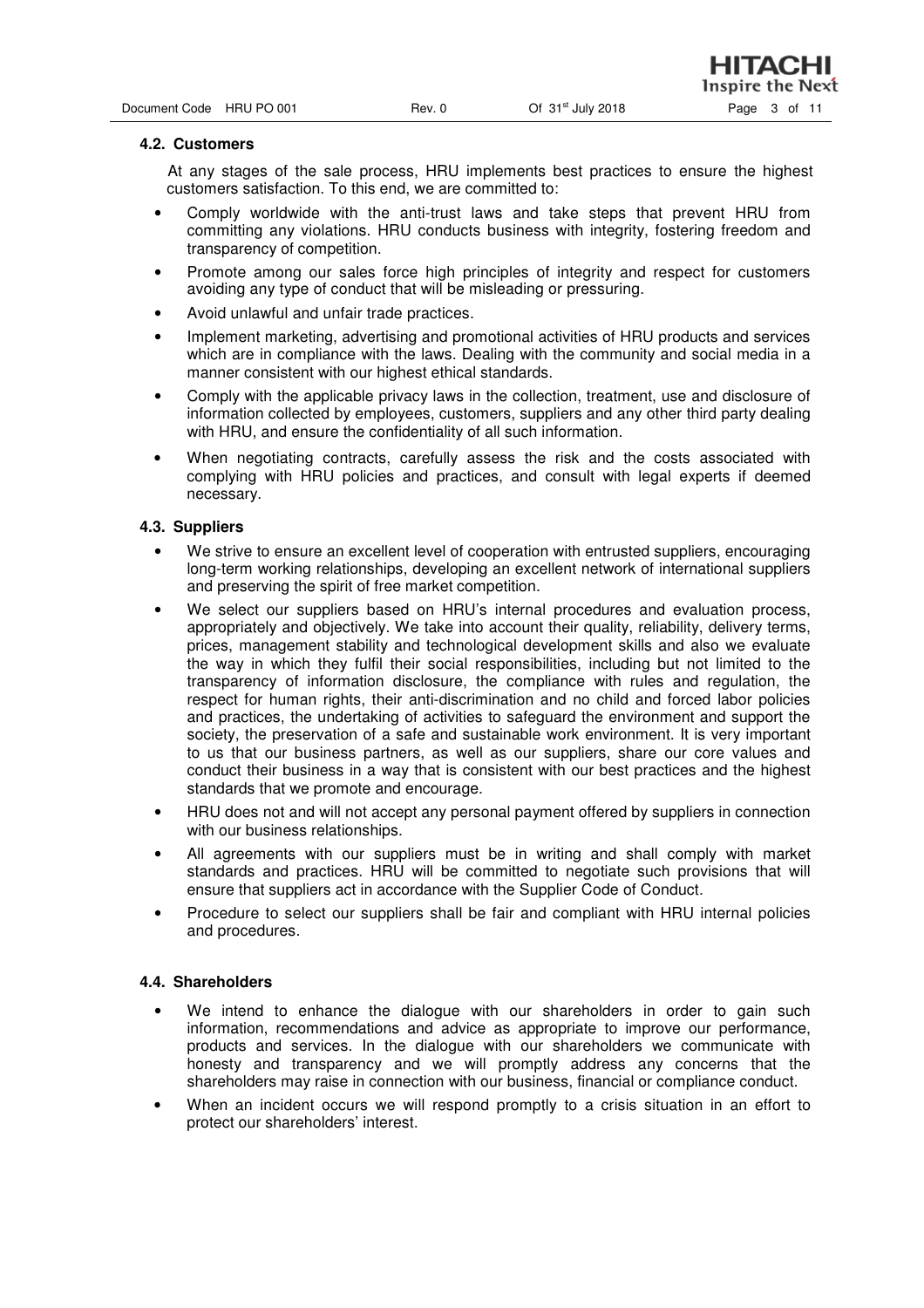#### **4.5. Local Communities**

• HRU offers support to the community carrying out public initiatives that will encourage, promote and inspire proper reforms in connection with environmental issues and respect for human rights.

#### **4.6. Policitians and Government Authorities**

- We intend to maintain healthy relationships with politicians and governmental authorities, always in compliance with the laws.
- We strongly contrast bribery of local and foreign public officials and any action which is similar in nature and that may be conduct to the violation of anti-bribery laws. In addition, HRU and all of its employees strive not to commit any sort of bribery or any other action that may be trigger corruption concerns.
- We undertake not to carry out any activities that may be detrimental to the fairness of public contracts.
- Our charitable contributions to organizations are consistent with our internal policies and procedures promoting transparency.

#### **4.7. Competitors**

- HRU conducts its business in compliance with principles of fairness towards its competitors and is aware that violations of laws which prohibit companies for gaining an unfair advantage in the market may lead to serious consequences. To this end, HRU strongly encourages to abide to the following guidelines.
- (a) Relationship with Competitors
	- Avoid entering into any agreement that may create an unfair advantage in the market (including fixing prices, dividing customers, or preventing competitors from entering the market).
	- Do not discuss competitively sensitive topics with competitors, such as price, contract terms or marketing plans.
	- Keep in mind that casual conversations may be considered anti-competitive so be mindful when you conduct a conversation with a competitor or any of their employees.

#### (b) Gathering Competitors' Information

HRU promotes the gathering of competitive information in an ethical manner:

- Use publicly available sources whenever possible
- Do not ask for sensitive of confidential information directly from a competitor
- Collect information from customers and third parties about competitor fairness and with integrity
- Do not ask current or former employees of competitors to share non-public competitor information.

### **5. HRU's Values**

#### **5.1. Environmental Protection**

- HRU is committed to pursue its business goals respecting the environment and the community with "*monozukuri*" (i.e. the ability of knowing how to do things in the right way).
- We are dedicated to conduct our activities supporting sustainable and environmentally friendly business practices, developing and implementing our own standards of environmental protection in compliance with the applicable laws and regulations.
- We work to actively develop products and services that are compatible with the environment, reducing waste and pollutants, conserving resources and using recycled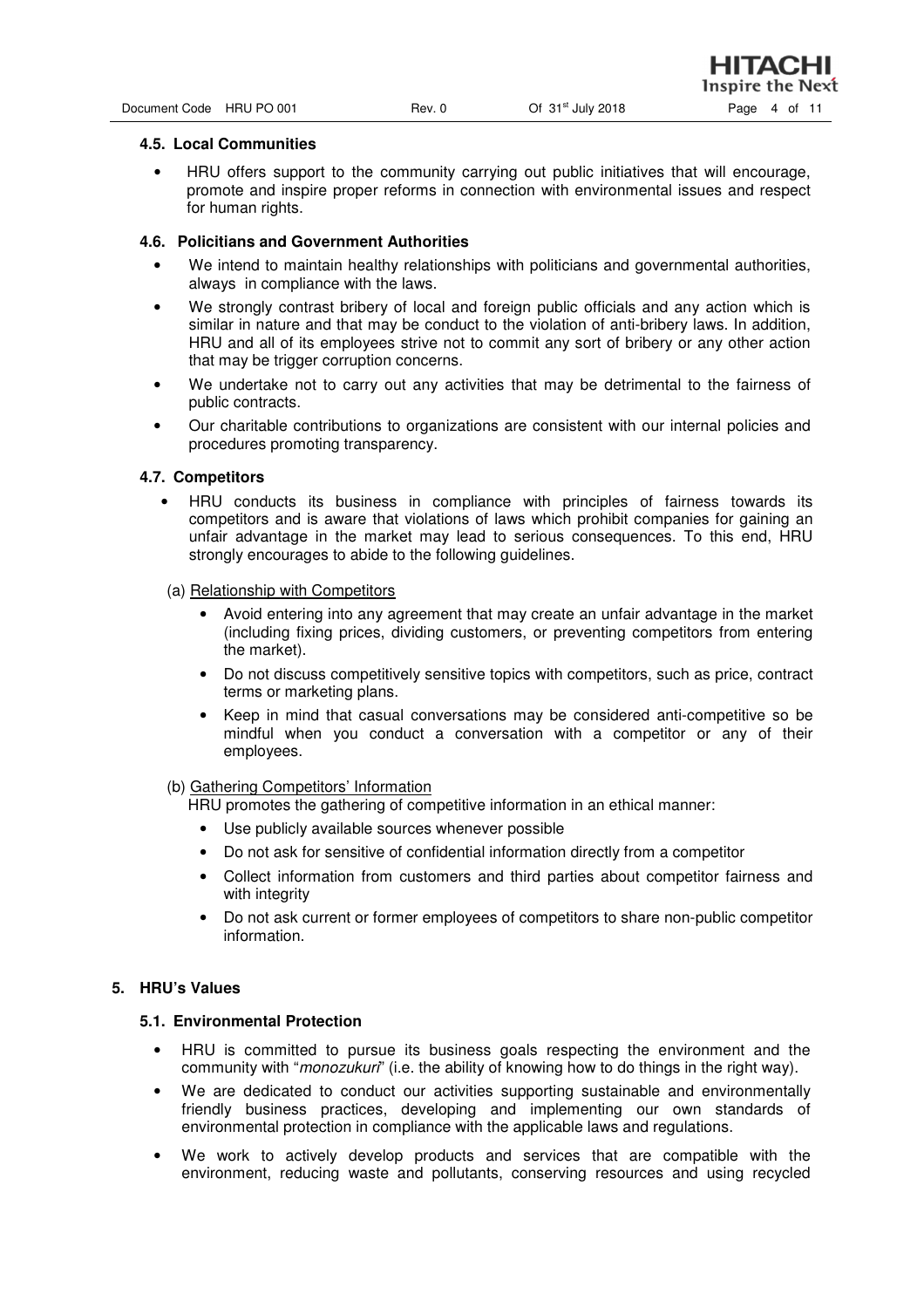resources at every stage of the product life cycle.

• We pursue the development and implementation of technologies to minimize pollution and to continuously assess the implant of our facilities in the environment and communities.

## **5.2. Prevention of Anti-Social Transactions**

- We reject any contact with anti-social forces such as organized criminal groups, and we will under no circumstances be involved in anti-social transactions.
- We work to prevent any form of anti-social transaction, starting, first, from analyzing our own transactions autonomously.
- We decisively oppose to any anti-social force, in particular organized criminal groups, also rejecting any inappropriate request.

# **5.3. Human Rigths**

- We respect human rights and dignity of people in conducting our business throughout our operations globally. We promote safety conditions and individual security in the workplace, we strongly comply with laws prohibiting forced labor, child labor, and human trafficking and freedom of association. We share such culture of respect for human beings with the companies of the Hitachi Group and we expect that our suppliers will embrace the same and behave accordingly.
- We will not promote, directly or indirectly, collaboration with business partners which violate labor or employment laws or which take unlawful advantage of individuals based on their economic background or age.

### **6. How we Protect HRU**

### **6.1. Bookkeeping and Financial Reporting**

- HRU manages records and bookkeeping accurately and with integrity in order to avoid penalties or adverse consequences. Retention of records shall be in compliance with our HRU internal practices and under certain circumstance by the laws or by specific circumstances such as an ongoing investigation, a litigation or an audit. HRU encourages all of their employees to comply with the HRU best practices and seek the support and advice of the supervisor or the CFO if any doubts may arise in connection with the retention or the keeping of records.
- We are committed to implementing proper accounting practices and to record and report all information, including financial information, in an appropriate manner. We discourage collaboration with business partners who do not share similar policies and practices.
- We protect our companies and to this end in the relationship with customers, suppliers and competitors we do not encourage financial or sales reports that are in conflict or are not in compliance with our policies, procedures and standards.

### **6.2. Use of HRU Assets**

HRU places outmost importance in the protection and preservation of HRU's assets. To this end, HRU prohibits:

- The use of HRU's assets for a personal benefit or for a benefit of any third party other than HRU. Although HRU cannot identify any conduct that may constitute a "personal benefit", HRU encourages you to use common sense in making such determination and to refer to any other policy of HRU that will be from time to time adopted.
- Theft of HRU's assets may occur either physically or through other conduct such as embezzlement or intentional misreporting of time or expenses. Theft of HRU's assets and theft of other employees' belonging will be investigated and treated in the same way.
- HRU's assets include HRU money, products, computers and related systems, telephones,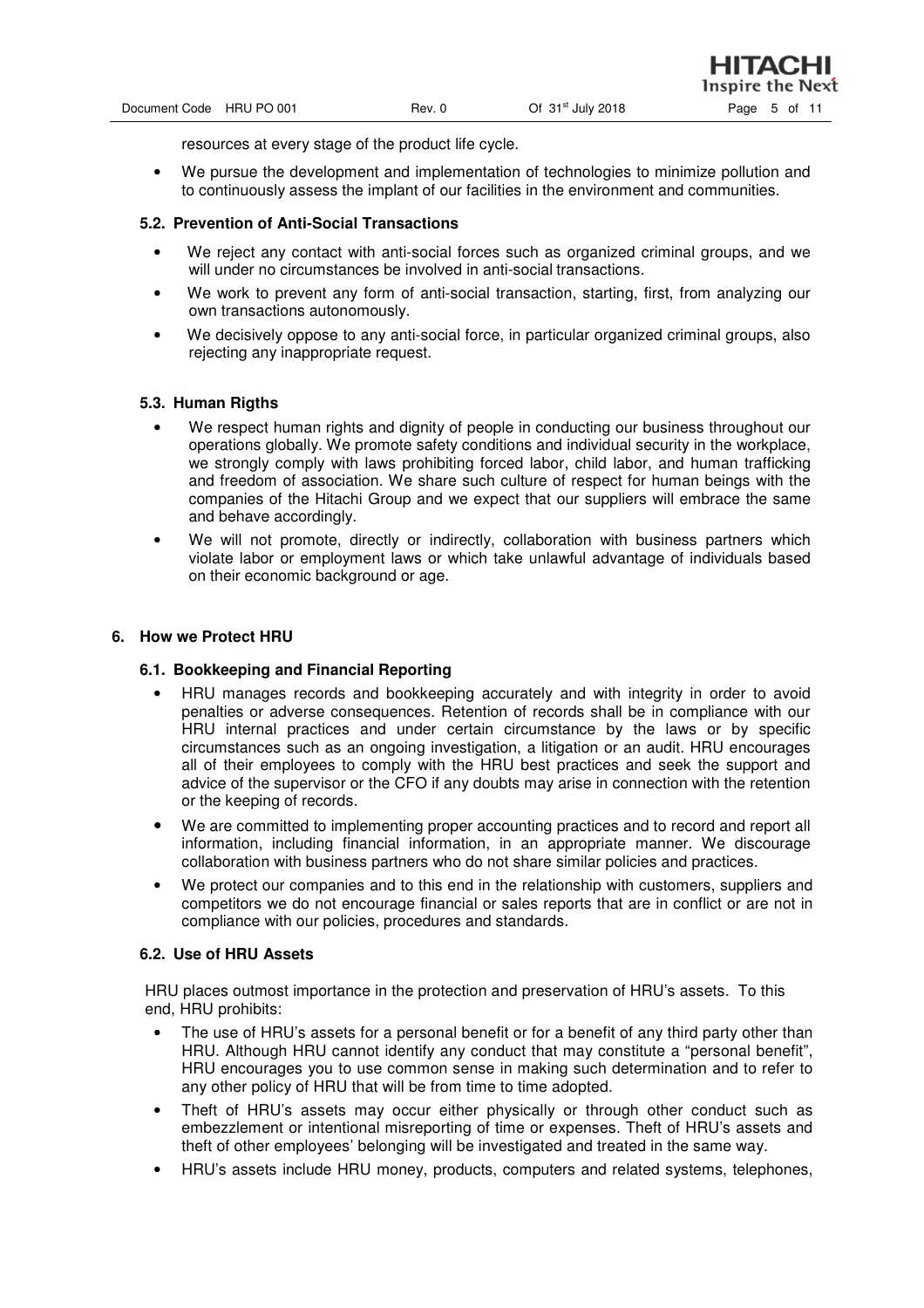нітасні

copy machines, vehicles, trademark and technology in general.

- We are committed to efficiently use tangible and intangible assets of our companies, including but not limited to land, buildings, facilities, equipment, products, office equipment, cash and deposits, and to comply with all our internal policies and procedures to prevent their improper use, loss or theft.
- We do not carry out any action that may diminish the value of tangible and intangible assets of HRU or the Hitachi Group.
- If you have concerns or doubts relating to the use of HRU assets or you are in a situation where a misuse or theft of HRU's asset may occur, you should contact your supervisor or the CM.

# **6.3. Employees' Relationship and Work Environment**

- HRU prohibits discrimination, harassment and retaliation in any form, either verbal, physical, or visual. All employees are treated respectfully, fairly, and with dignity. HRU promotes equal employment opportunities regardless of sex, gender, age, race, religion, citizenship, disability, marital status and other factors that may lead to discrimination based on the applicable laws and regulations in each country where HRU conducts business.
- If you believe that you have been harassed, discriminated or retaliated by anyone at HRU. you are strongly encouraged to report the incident in accordance with the guidelines and reporting lines provided to you in the Employee Handbook.
- HRU is strongly committed to comply with the applicable employment laws and any laws which govern recruitment, personnel affairs, working conditions, salaries, and other related matters. We will also make sure that employees can benefit from periods of leave for pregnancy, childbirth, breast-feeding, raising their children and taking care of their family members, as permitted by U.S. federal, State and any other local laws.
- One of our goals is to create a workplace where all employees feel respected and proud of what they are doing and the way in which they are performing their job, promoting a balance between work and private life showing our respect for the family.
- Our core values and employment practice encompass the guidelines and principles set forth in the the United Nations Global Compact the world's largest corporate citizenship and sustainability initiative.
- For more information please review the HRU Employee Handbook.

### **6.4. Drugs and Alcohol**

- HRU is an alcohol and drug free work environment. Illegal drugs at our office are strictly prohibited as well as the consumption of alcohol at the HRU's facilities, unless during events or receptions organized and authorized by HRU for special occasions. If your supervisor has the legitimate suspicion that the employee's consumption of drugs or alcohol may adversely impact such employee's performance or the safety of such employee or other employees, he or she may request an alcohol and drug test.
- For more information please review the HRU Employee Handbook.

# **6.5. Respect of the Hitachi Brand; Intellectual Property**

- We value the Hitachi brand as an important management asset and we make sure to protect and enhance its value, so that it is acknowledged and accepted by society.
- HRU and the Group intellectual property assets comprises our trademark, inventions, know-how, ideas, software, designs, business information, copyrights, patents, and any other proprietary information belonging to HRU (collectively, "IP")
- We are committed to protect our IP and to use it efficiently, according to applicable laws. We respect intellectual property rights of others and implement suitable control measures to prevent infringement without diminishing or impairing the use of IP. To this end, before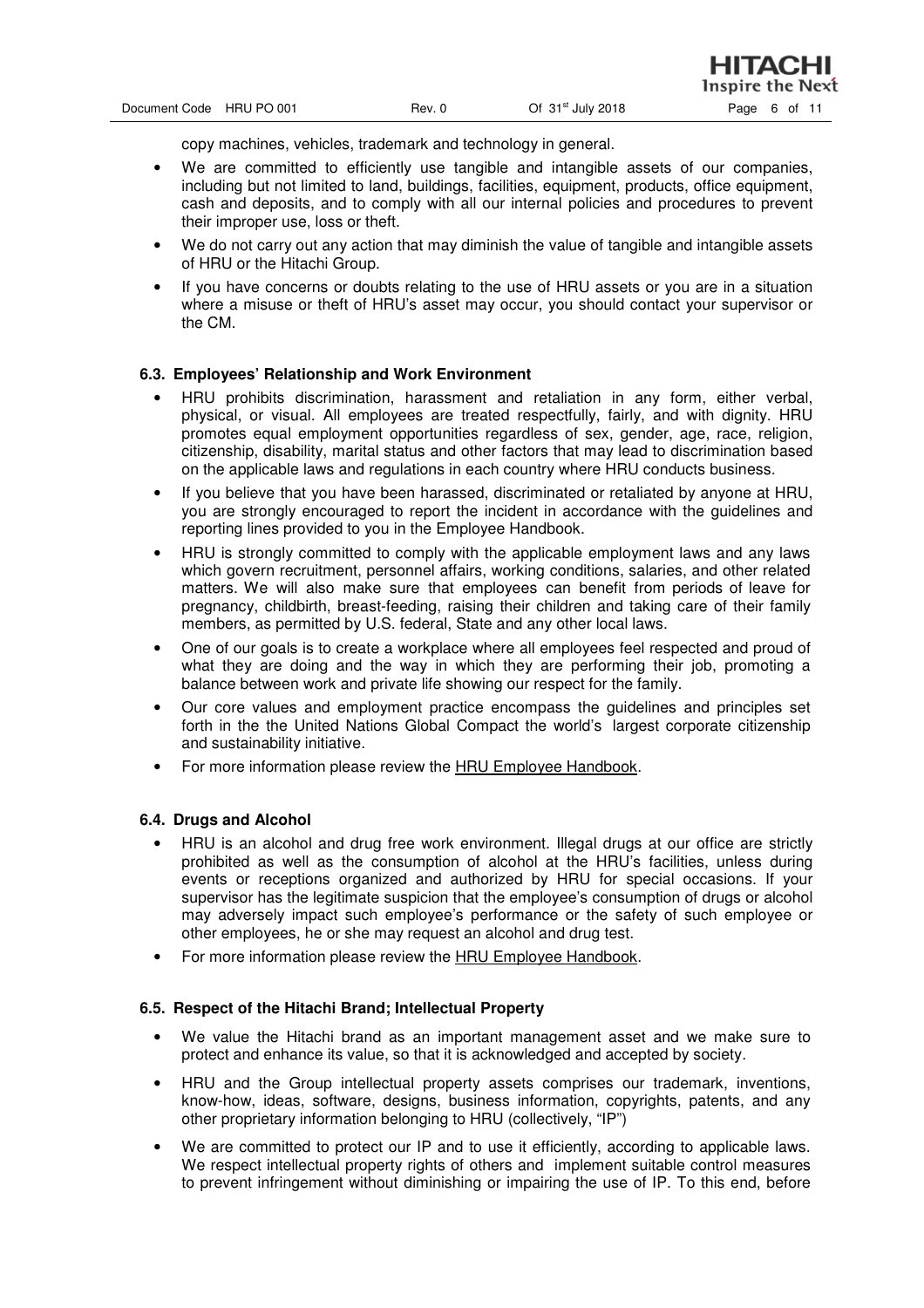Inspire the Next

starting any activity that may involve the use of third parties' rights such as research, development, design, production and sale of new products and technologies, we make the necessary investigations.

• We do not violate the copyrights of third parties in connection with the use of software programs and Internet. For example, we do not install, use or duplicate such programs in violation of the terms of a license agreement and we treat such software programs with the same respect and protective measures as they were HRU corporate assets.

# **6.6. Privacy and Cybersecurity - Use of Information**

- HRU encourages all of its personnel to treat all the information acquired by employees, customers, Hitachi Group and third parties as confidential in compliance with applicable laws as may be in effect from time to time.
- To this end, HRU provides the following guidelines that employees should follow when dealing with privacy data which include:
	- (i) Comply with all laws and contractual obligations of HRU;
	- (ii) Collect and use such information only in connection with a legitimate business purpose;

(iii) Protect such information from unauthorized disclosure and improper use.

- We will make concerted efforts throughout the Hitachi Group to secure employee safety and business continuity in case of disasters and threats such as cyberattacks.
- We are committed to protecting non-public information from any unauthorized and improper disclosure, both inside and outside HRU, including family and friends We refuse to acquire any such information through illegal means. If we are provided non-public information pursuant to an agreement between HRU and another company or any other third party, we make sure to process the information in strict compliance with such contract enforcing any required protective measure of such information. If HRU acquires trade secrets of any other third party, we are committed to use such information in strict compliance with the related contract with such third party, implementing protecting measures.
- When disclosure will be requested due to formal investigation, litigation or audit, it is advisable that you seek consultation with your supervisor or the CM before disclosing such information.
- In order to maintain and expand our trusting relationship with the Hitachi Group's diverse stakeholders, we will disclose information openly and transparently, and respond to stakeholders responsibly through dialogue and other means of communication.
- We make sure to properly organize and store and record documents, electronic files, and any other types of information, as well as to adequately store documents and electronic files that have already been processed and to destroy them with suitable means upon the expiration of the storage period.
- Our third parties' data is very important to us and we are committed to developing and offering products and services keeping in mind the role of cybersecurity in protecting our customers. To this end, at HRU:
	- $\circ$  We implement cybersecurity by design as an integral part of all phases of the design and development process.
	- $\circ$  We strive to ensure that our products are safe and secure, and we engage our specialized personnel to implement monitoring procedures and to update the cybersecurity systems to prevent attacks.
- For US-based employees, the term "employee information" shall not be construed to prevent the employee from disclosing information in connection with benefits, wage, or terms and conditions of the employment instrumental to the exercise of his or her right under the applicable law. Nonetheless, no employee is entitled to disclose sensitive information about other employees of HRU that he or she may acquire in the course of performing his or her duties at HRU.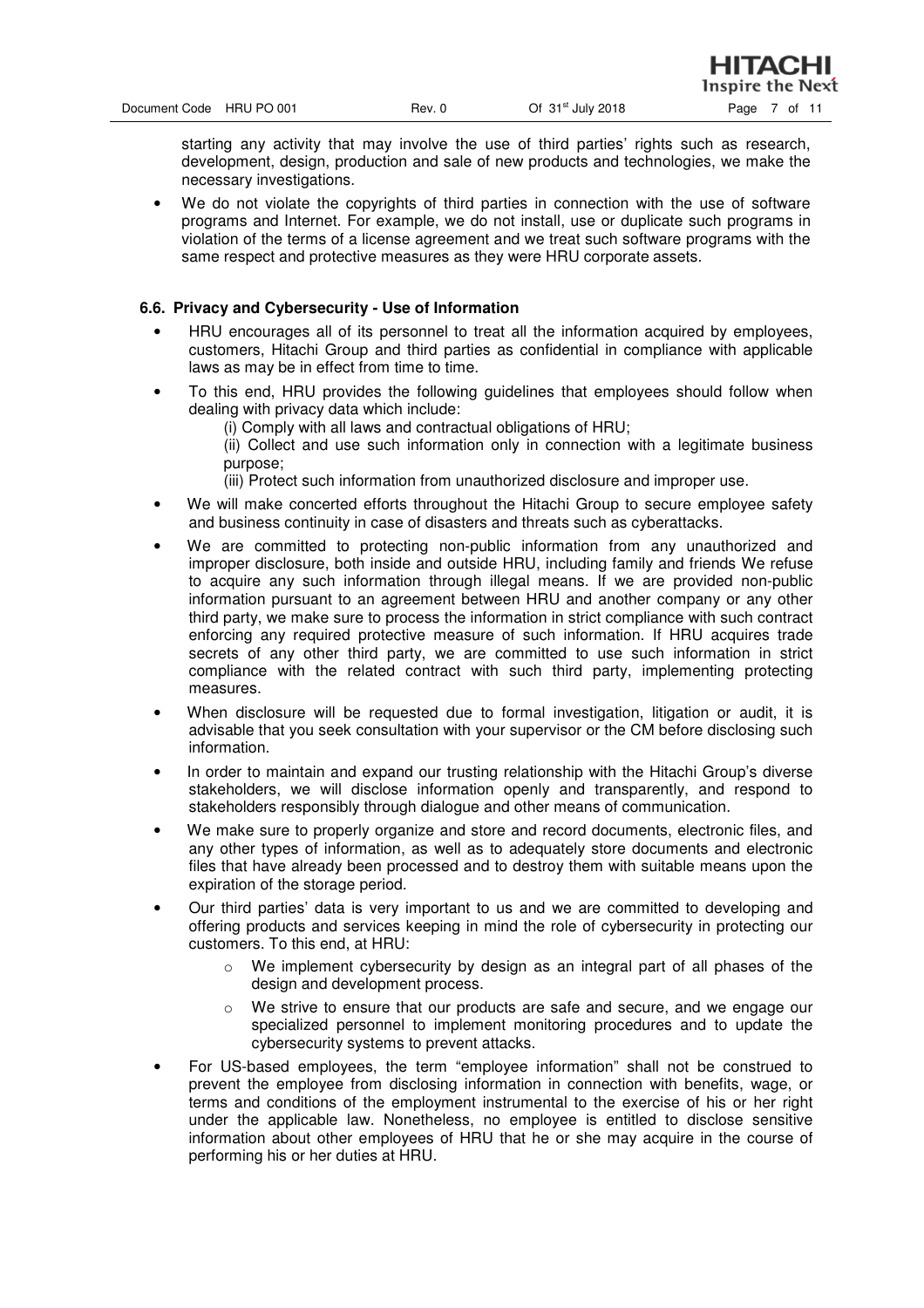| Document Code | <b>HRU PO 001</b> |
|---------------|-------------------|
|               |                   |

## **7. Conflict of Interest**

A conflict of interest may arise when your personal activities and relationships interfere with, or appear to interfere with, your ability to act and make decisions in the best interests of HRU.

In this Code we take into account some areas where a conflict of interest may likely arise and we strongly encourage you to follow the guidelines that HRU provides below.

In an effort to prevent conflict of interest situations, HRU requires its employees to disclose the existence of any conflict of interest. To this end, once a year, HRU will require employees performing managerial duties to sign a specific statement of absence of conflict of interest, in the form attached as Exhibit A.

# **7.1. Personal Investment**

- You are not permitted to make any business investment that may harm HRU or in companies which are HRU competitors, business partners, suppliers, or customers.
- Before entering in any of the above transactions, you should disclose the potential conflict of interest to your supervisor and you shall not enter into such transaction unless you receive prior written approval from the HR.

# **7.2. Friends and Relatives**

- HRU prohibits you to participate in, or make, any business decisions for HRU which involve your relatives, spouse or significant others, or close friends.
- Any personal relationship you may have at work shall not impair your ability to make any decision in the best interests of HRU. Keep in mind that we strive to ensure that any employment-related decisions should be based on qualifications, performance, skills and experience.
- You have the obligation to fully disclose such situation of conflict of interest and HRU will address such situation in accordance with its internal policies and procedures.

### **7.3. Gifts, Meals and Entertainment**

- HRU has in place policies and procedures that regulate the acceptance of gifts, meals, entertainment and other business courtesy from a competitor, a supplier and in general from a business partner by all employees of HRU. HRU is committed to avoid any sort of or even the appearance of a conflict of interest. Each employee will be directed to become familiar with HRU procedures and the Hitachi Group compliance program that will regulate in detail such matter.
- Such policies and procedures shall make available to each employee according to standard HRU practices and procedures.

# **8. HRU Best Practices**

### **8.1. Compliance with technical code of ethics**

- When HRU and any of its employees face situations that may be contrary to our mission, as a group of technical companies we give top priority to safety, health and public welfare. We make every possible effort to ensure the safety of our products, systems and services, preventing any liability or negative impact that may arise out of their use. To this end, we are also committed to ensure that our products feature high-quality, reliable functions and performance.
- As a group of technical companies, we aim to protect the environment and use resources efficiently in order to maximize the sustainability of society.
- As a group of technical companies, we commit to assess and evaluate every situation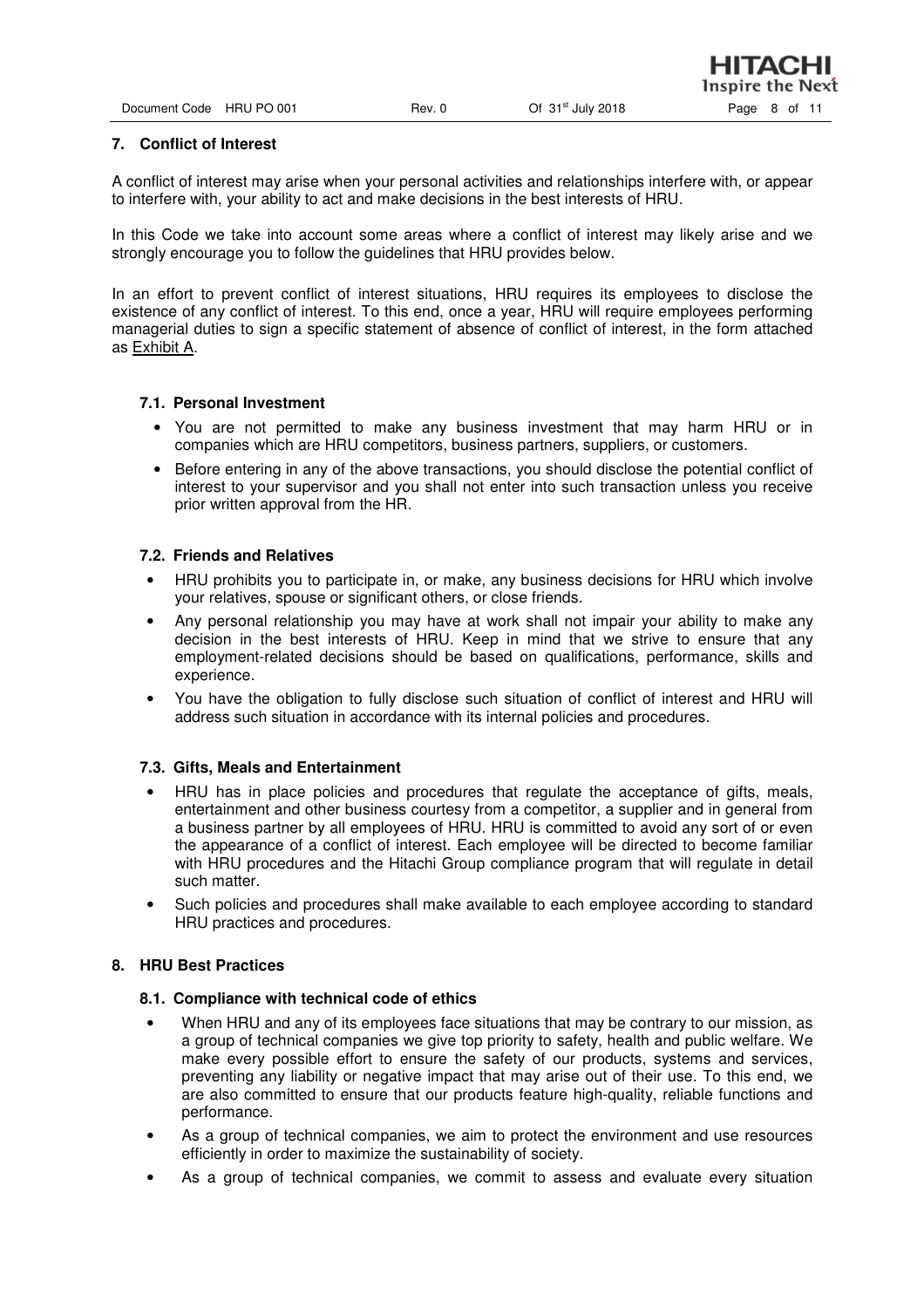нітасні

based on facts and by adopting an objective and impartial approach. We make decisions on an informed basis, engaging if necessary outside professionals and experts to receive advice and work together in order to solve any issue.

- As a group of technical companies, we strive to ensure the transparency of information that may affect people, society and the environment.
- As a group of technical companies, we are always loyal to our duty to maintain confidentiality. Nonetheless, we will promptly disclose such non confidential information, even if connected to confidential information that materially impact on people, society or the environment.
- As a group of technical companies, we respect both our intellectual property rights and those of third parties, and we cooperate with them to establish a market environment based on loyalty.
- As a group of technical companies, we embrace diversity and we respect the culture, religion, systems and values of other people and countries.
- As a group of technical companies, we autonomously and constantly pursue improvement while maintaining our leading position worldwide.

# **8.2. International Trade**

- As part of our business, we are subject to a number of trade restrictions and boycotts imposed by the U.S. Government. We are committed to comply with such laws and to honor our obligation and trade with integrity. Indeed, failure to comply with such laws may seriously impact our business, harm our reputation and may lead to the loss of export privileges. To this end, when conducting business internationally, we will comply with the following:
- Scrupulously abide by HRU internal policies, procedure and applicable laws.
- Verify that a transaction does not involve restricted or sanctioned individuals, entities or countries.
- Ensure to have the necessary authorizations or export licenses before proceeding with a transaction.
- Document transactions completely and accurately.
- We are committed to implement effective procedures to monitor export activities in compliance with our internal procedures and to verify the actual use of products and the identity of our customers, also in respect to domestic sales.

### **8.3. Anti-Corruption Laws**

• HRU strives and promotes its employees to strive to comply with the anti-bribery laws in each country where HRU conducts its business operations, with specific attention to the Foreign Corrupt Practices Act ("FCPA") and U.K. Anti-Bribery Act ("UKBA"). In general, such laws prohibit anyone, including governmental officials and private individuals, from offering, accepting, receiving or giving anything of value to improperly influence a business decision or obtain a business advantage. For more detailed information about Anti-Bribery refer to the HRU Anti-Corruption Policy.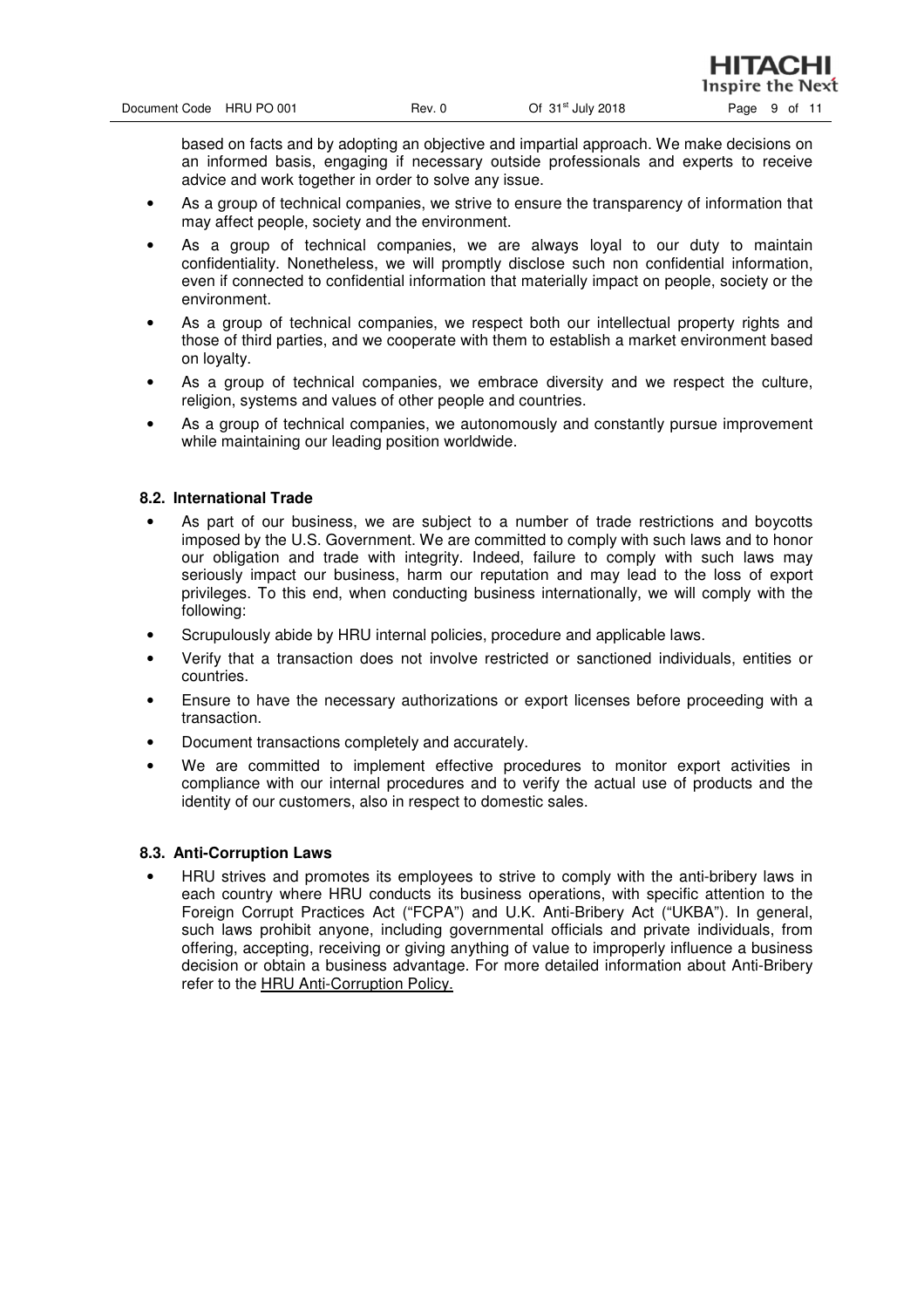### **9. Full Compliance with this Code of Conduct**

#### **9.1. Full Compliance with Applicable Laws and Regulations**

- Our employees are given easy access to this Code of Conduct and to all HRU internal policies and procedures adopted from time to time, as well as available information concerning applicable laws and regulations that govern our business operations.
- HRU will notify you of any update of internal policies and procedures as well as any relevant change in the laws that the employees should be aware of, in the effort to act, constantly, in compliance with this Code and with the any applicable laws and regulations.
- In addition to promote full compliance with this Code and all policies that we adopt, we encourage our employees to act always in good faith and according to common sense which shall govern all their actions. Even if a specific circumstance is not addressed in this Code or elsewhere, employees will use their best judgment conforming their behavior to such "Principles and Ethics" on which we built up our core values and business activities.
- We adopt strict measures whenever our employees act in violation of applicable laws, regulations and this Code, leading to serious penalties such as disciplinary actions and even termination according to our Employee Handbook.
- For more information please review the HRU Employee Handbook.

#### **9.2. Reporting violations**

- Employees, customers, suppliers, business partners or any other third party who witness or become aware of any violation of applicable laws, this Code or any other referenced policy by HRU or any of its employees, shall have the duty to report such violation.
- Any violations or concerns should be immediately addressed pursuant to HRI policies and procedures that have been adopted and ratified by HRU and that shall be provided to you.
- All inquiries will be treated with confidentiality and discretion and you may remain anonymous.
- An employee who reports a breach of this Code or any type of violation shall not be penalized, disciplined, terminated, harassed, or retaliated.
- For reference and more information see HRU PO 003 Annex 2.

### **9.3. Investigation of Potential Code Violations**

- HRU takes all reports of potential Code violations very seriously and is committed to confidentiality and a full investigation of all allegations. The CM may conduct Code-related investigations, if required by the Compliance Committee. Employees who are being investigated for a potential Code violation will have an opportunity to be heard prior to any determination.
- HRU has in place an effective system of disciplinary actions that take into account and are proportioned to the seriousness of the violations perpetrated in accordance with HRI standard policies and the Employee Handbook.
- The Compliance Committee periodically reports all Code investigations and final decisions, including disciplinary actions taken, to the Board of Directors.

#### **9.4. Signature and Acknowledgment**

• All new employees must sign an acknowledgement form confirming that they have read this Code of Conduct and agree to abide by all its provisions. All current employees shall be required to make a periodic acknowledgement of this Code especially after any update that may occur. Even in the absence of the acknowledgment employees must abide to this Code.